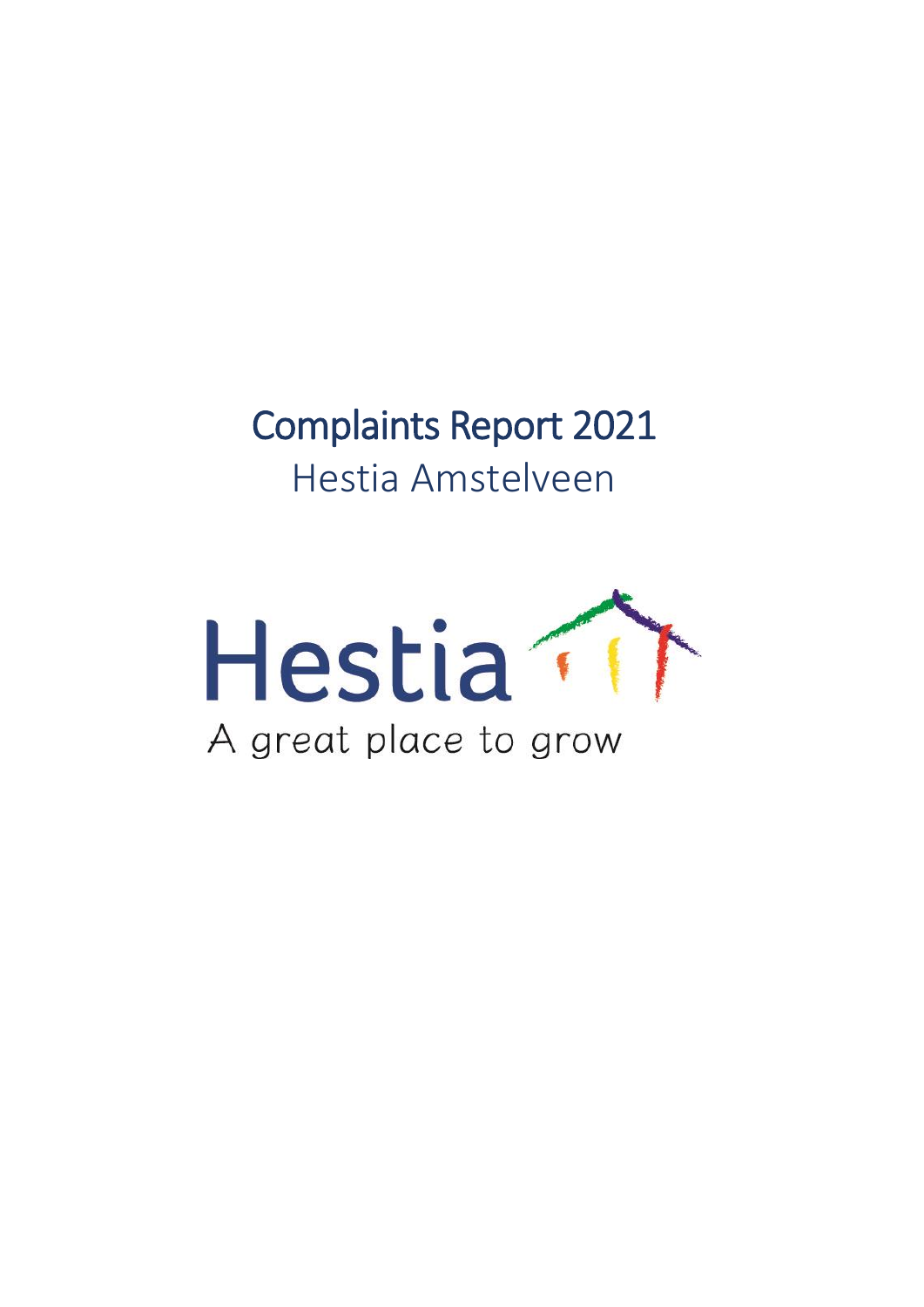

## Introduction

According to the Wet Kinderopvang and the quality demands preschools, all holders of children day care centres, preschools and guest parent agencies are legally required to register with the Geschillencommissie Kinderopvang (dispute committee), to which the Klachtenloket Kinderopvang (complaints office) is also linked. In response to the Wet Harmonisatie Kinderopvang en Peuterspeelzalen, which has led to the cessation of the differentiation between children's day cares and preschools as per 1 January 2018, the name of the Geschillencommissie Kinderopvang en Peuterspeelzalen has changed. Per 1 January 2018, the name of this dispute committee has been 'Geschillencommissie Kinderopvang'.

Based on the mentioned law, Hestia Kinderopvang is required to put together a report of the complaints that have been handled by the dispute committee during the relevant year. This obligation concerns both the complaints procedure for individual parents as the complaints procedure for parent advisory committees. With this report the requirement is met. The report includes the following elements:

- A brief description of both procedures.
- Manner in which the procedures have been brought to the attention of parents.
- The amount and nature of complaints dealt with by Hestia per location.
- Purport of the assessments and recommendations and the nature of the measures taken per location.

Hestia ensures that assessments are not traceable to natural persons.

# Complaints Procedures Hestia

Both individual customers of Hestia and the parent advisory committees (PAC) of Hestia can bring their complaints through an internal and external route.

It is the preference of Hestia that a customer or PAC first takes the internal route. This route consists of discussing the complaint with the person concerned, or the direct manager. Subsequently a suitable solution is sought for in consultation with the customer or parent advisory committee. Of course, a customer or PAC can still choose to follow the external route after finalising the internal route. The customer or PAC is also free to decide to skip over the internal route and go straight to the external route.

The external route provides the customer or PAC with two more options. The customer or PAC first files a complaint with th[e Klachtenloket Kinderopvang.](https://www.klachtenloket-kinderopvang.nl/) They subsequently try to solve the issue through mediation, advice or arbitration. If that fails, the customer or PAC can lodge the complaint with the independent dispute committee, which gives a ruling. Hestia is attached to the Geschillencommissie [Kinderopvang.](https://www.degeschillencommissie.nl/over-ons/commissies/kinderopvang/)

# Manner of bringing the procedures to attention

The complaints procedures are described on the website of Hestia and in our Complaints Policy. The complaints procedure for individual customers is furthermore discussed during the intake interview at the location. The PACS are notified on a yearly basis of the complaints procedure for the PACs, during which the PAC also receives the yearly complaints report and the parents are informed through a newsletter.

| Titel document:                           | Datum laatste versie: |
|-------------------------------------------|-----------------------|
| Klachtenrapportage Hestia Amstelveen 2021 | 1-2-2022              |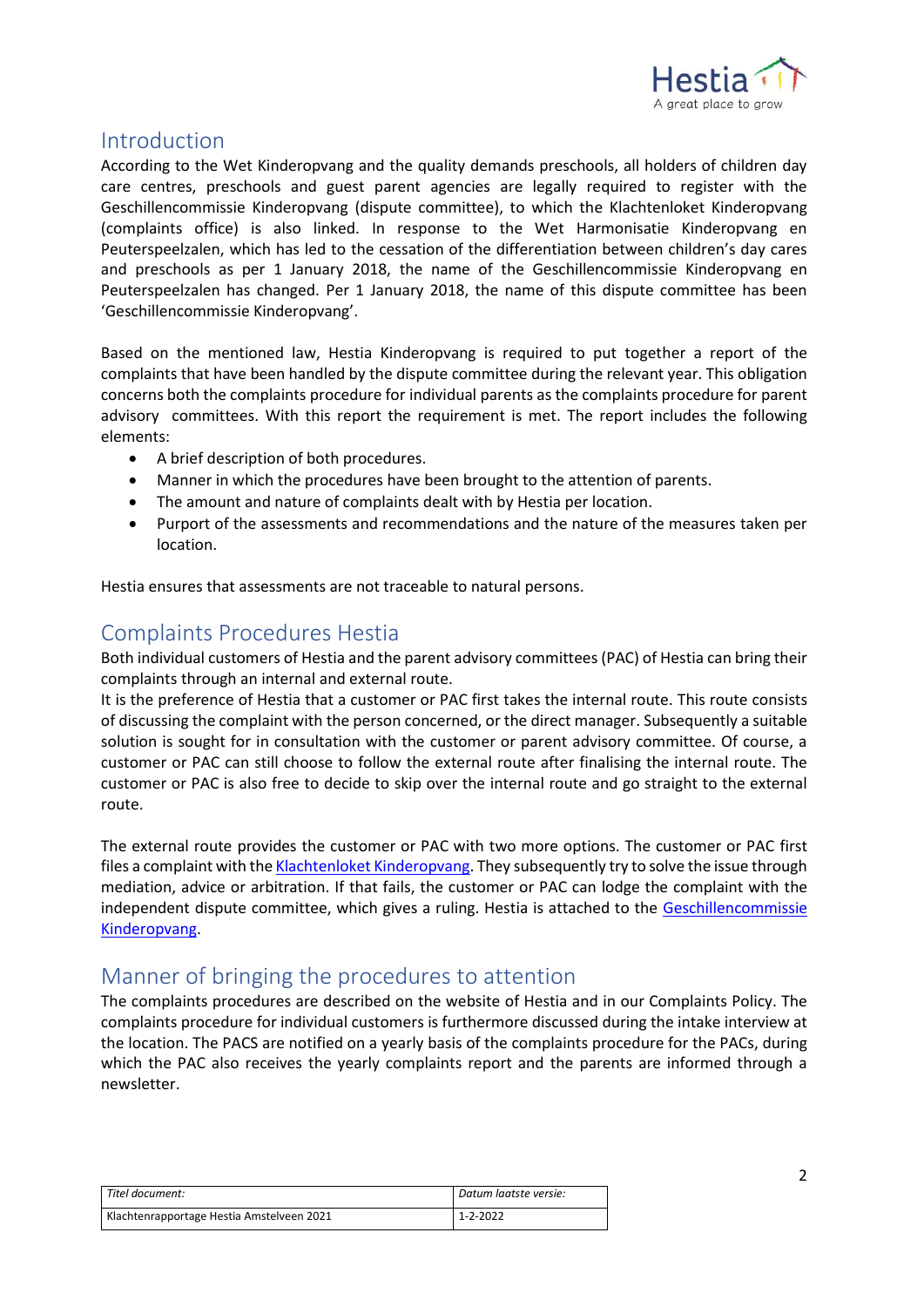

# Complaints Day Care

## Complaints from the parent advisory committee

The parent advisory committee from Hestia Amstelveen has not filed any complaints during 2021. We appreciate the pleasant cooperation with the PAC.

## Complaints through the internal route

Hestia aims to make complaints open for discussions for her customers in a direct and quick manner.

| <b>Number of complaints</b>            | $\mathbf{2}$                      |                                                   |
|----------------------------------------|-----------------------------------|---------------------------------------------------|
|                                        |                                   |                                                   |
| <b>Description nature of complaint</b> | <b>Description of solution</b>    | <b>Tenor of judgement</b>                         |
|                                        |                                   | (Justified / partly justified / not<br>justified) |
| Complaint regarding the                | Complaint has been handled in     | Partly justified. Hestia has                      |
| exchange policy.                       | accordance with the internal      | learned lessons from the                          |
|                                        | route. Employees of Hestia have   | situation. Our conclusion is                      |
|                                        | contacted the parents at various  | that with regard to the                           |
|                                        | times to deal with the complaint. | handling of requests for                          |
|                                        | The procedure has been            | exchange or extra days,                           |
|                                        | explained by several employees.   | communication needs to be                         |
|                                        | Their explanation also includes   | faster and clearer, despite                       |
|                                        | the effect of the shortage on the | all reactions regarding the                       |
|                                        | labour market. At the end of the  | situation having taken place                      |
|                                        | procedure, the parent did not     | within the stipulated                             |
|                                        | agree with our side and decided   | timeframe.                                        |
|                                        | to go to the                      |                                                   |
|                                        | Geschillencommissie.              |                                                   |
| Complaint regarding the sleeping       | Hestia's policy has been          | Partly justified.                                 |
| pattern of a toddler.                  | discussed with the parent. We     |                                                   |
|                                        | showed understanding for the      |                                                   |
|                                        | parent's situation and, in        |                                                   |
|                                        | consultation with the parent,     |                                                   |
|                                        | found a compromise within our     |                                                   |
|                                        | working method that the parent    |                                                   |
|                                        | also felt happy with.             |                                                   |

## Complaints through the external route

#### Parent advisory committee

The PAC has not lodged any complaints with the Geschillencommissie during 2021.

| Titel document:                           | Datum laatste versie: |
|-------------------------------------------|-----------------------|
| Klachtenrapportage Hestia Amstelveen 2021 | 1-2-2022              |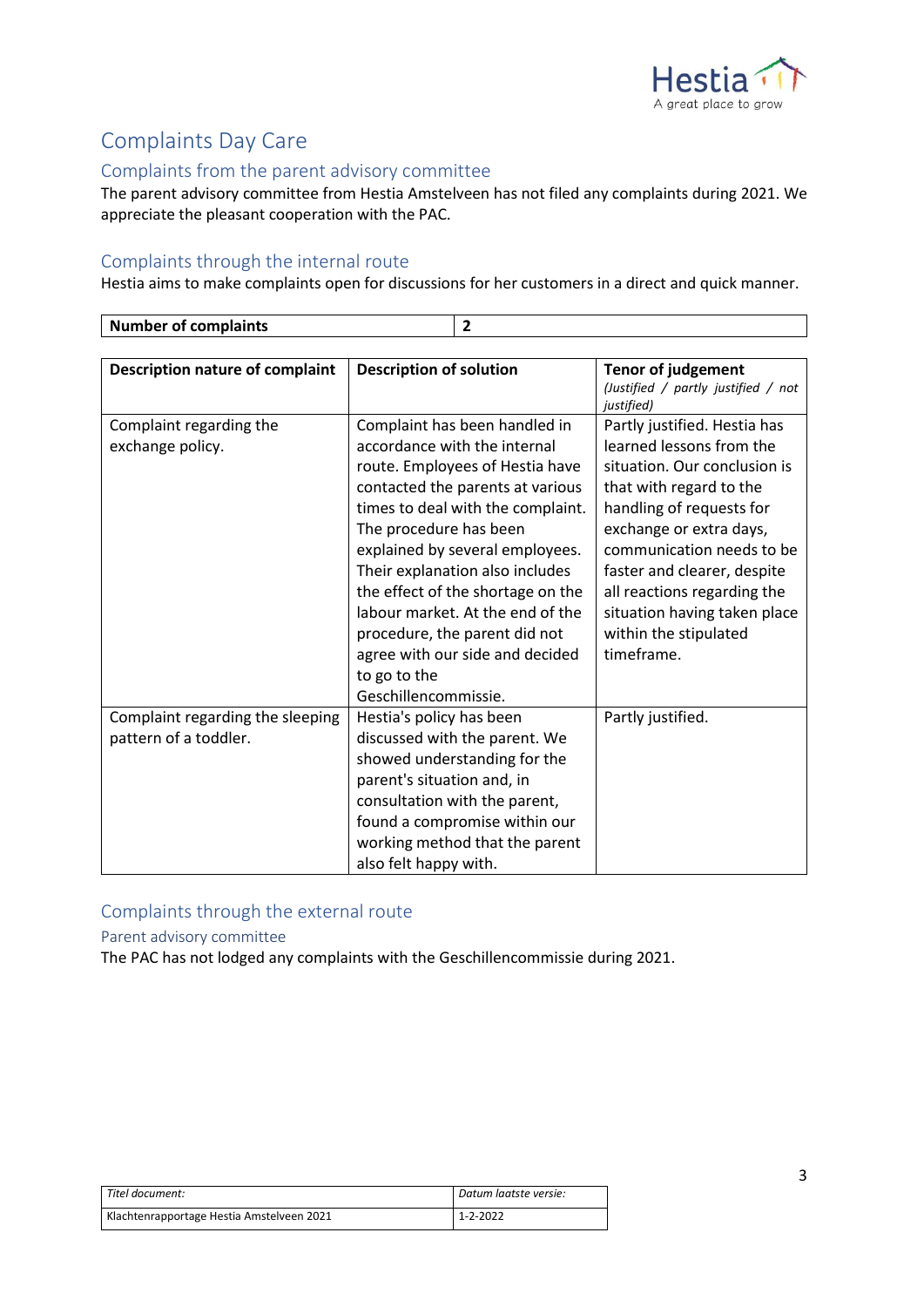

| Parents              |  |
|----------------------|--|
| Number of complaints |  |

| <b>Description nature of complaint</b>      | <b>Description of solution</b>                                                                                                                                                                                                                                           | <b>Tenor of judgement</b><br>(Justified / partly justified / not<br><i>justified</i> )                                                                                                                                         |
|---------------------------------------------|--------------------------------------------------------------------------------------------------------------------------------------------------------------------------------------------------------------------------------------------------------------------------|--------------------------------------------------------------------------------------------------------------------------------------------------------------------------------------------------------------------------------|
| Complaint regarding the<br>exchange policy. | Complaint has been handled in<br>accordance with the internal<br>route. Employees of Hestia have<br>contacted the parents at various<br>times to deal with the complaint.<br>The procedure has been<br>explained by several employees.<br>This explanation also included | Not justified. After<br>receiving the complaint, the<br>Geschillencommissie<br>decided not to deal with it.<br>Taking into account the<br>situation and the handling<br>of the complaint by Hestia,<br>the Geschillencommissie |
|                                             | the effect of the shortage on the<br>labour market.                                                                                                                                                                                                                      | has decided that it cannot<br>add anything.                                                                                                                                                                                    |

Hestia is pleased with the decision of the Geschillencommissie. At Hestia we consider it important to take complaints from parents seriously and to take every opportunity to improve the service. We are pleased to learn that the Geschillencommissie is positive about our internal complaints procedure and handling of the complaint.

| Titel document:                           | Datum laatste versie: |
|-------------------------------------------|-----------------------|
| Klachtenrapportage Hestia Amstelveen 2021 | 1-2-2022              |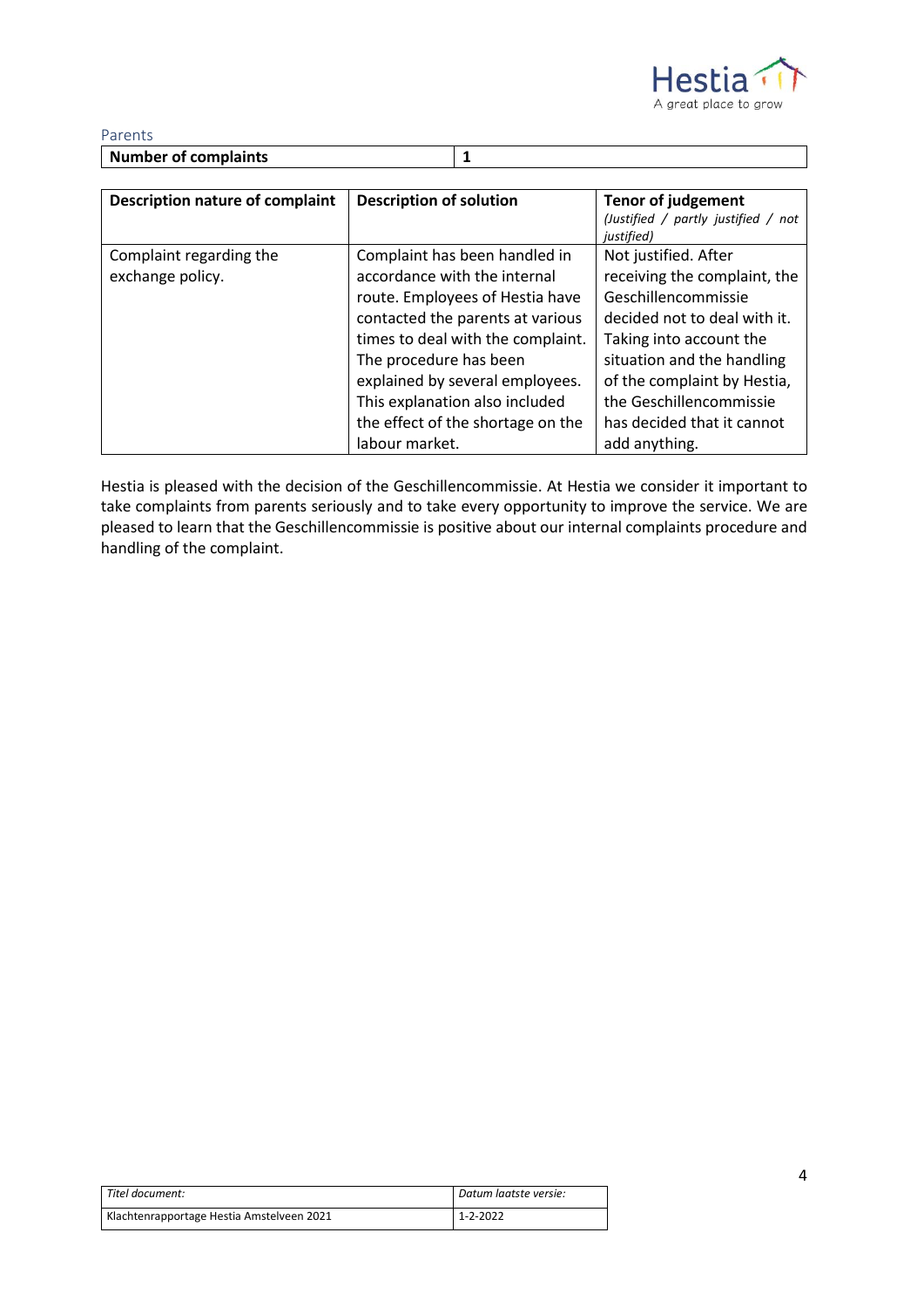

 $\overline{\phantom{0}}$ 

# Complaints Afterschool Care

## Complaints from the parent advisory committee

The parent advisory committee from Hestia Amstelveen has not filed any complaints during 2021. We appreciate the pleasant cooperation with the PAC.

## Complaints through the internal route

Hestia aims to make complaints open for discussions for her customers in a direct and quick manner.

| <b>Number of complaints</b>            | $\overline{\mathbf{3}}$                                          |                                                                                        |
|----------------------------------------|------------------------------------------------------------------|----------------------------------------------------------------------------------------|
|                                        |                                                                  |                                                                                        |
| <b>Description nature of complaint</b> | <b>Description of solution</b>                                   | <b>Tenor of judgement</b><br>(Justified / partly justified / not<br><i>justified</i> ) |
| Complaint regarding decision           | The decision not to compensate                                   | Partly justified.                                                                      |
| compensation COVID-19.                 | parents was based on a                                           |                                                                                        |
|                                        | settlement of additional costs                                   |                                                                                        |
|                                        | incurred by Hestia related to                                    |                                                                                        |
|                                        | COVID-19. These extra costs                                      |                                                                                        |
|                                        | have not been passed on to                                       |                                                                                        |
|                                        | parents throughout 2021.                                         |                                                                                        |
|                                        | Parents were of the opinion that                                 |                                                                                        |
|                                        | the services provided and extra                                  |                                                                                        |
|                                        | leniency during the covid                                        |                                                                                        |
|                                        | procedure did not outweigh the                                   |                                                                                        |
|                                        | decision not to compensate.<br>Hestia then decided to settle the |                                                                                        |
|                                        | extra care hours not invoiced                                    |                                                                                        |
|                                        | (due to changing school hours)                                   |                                                                                        |
|                                        | for the year 2021 against                                        |                                                                                        |
|                                        | potential compensation amount                                    |                                                                                        |
|                                        | and to compensate the                                            |                                                                                        |
|                                        | remainder. Complaint has been                                    |                                                                                        |
|                                        | submitted on behalf of several                                   |                                                                                        |
|                                        | parents.                                                         |                                                                                        |
| Complaint regarding bullying           | Parent has emailed to cancel the                                 | Justified.                                                                             |
| behaviour at the BSO.                  | contract because improvement                                     |                                                                                        |
|                                        | was not forthcoming. The                                         |                                                                                        |
|                                        | complaint has been given high                                    |                                                                                        |
|                                        | priority. There has been a lot of                                |                                                                                        |
|                                        | intensive contact with the                                       |                                                                                        |
|                                        | parent and a lot of attention has                                |                                                                                        |
|                                        | been paid to the dynamics in the                                 |                                                                                        |
|                                        | group. Before the end of the                                     |                                                                                        |
|                                        | notice period, the situation had                                 |                                                                                        |
|                                        | improved to such an extent that                                  |                                                                                        |
|                                        | the parent decided to withdraw                                   |                                                                                        |
|                                        | the notice.                                                      |                                                                                        |

| Titel document:                           | Datum laatste versie: |
|-------------------------------------------|-----------------------|
| Klachtenrapportage Hestia Amstelveen 2021 | 1-2-2022              |